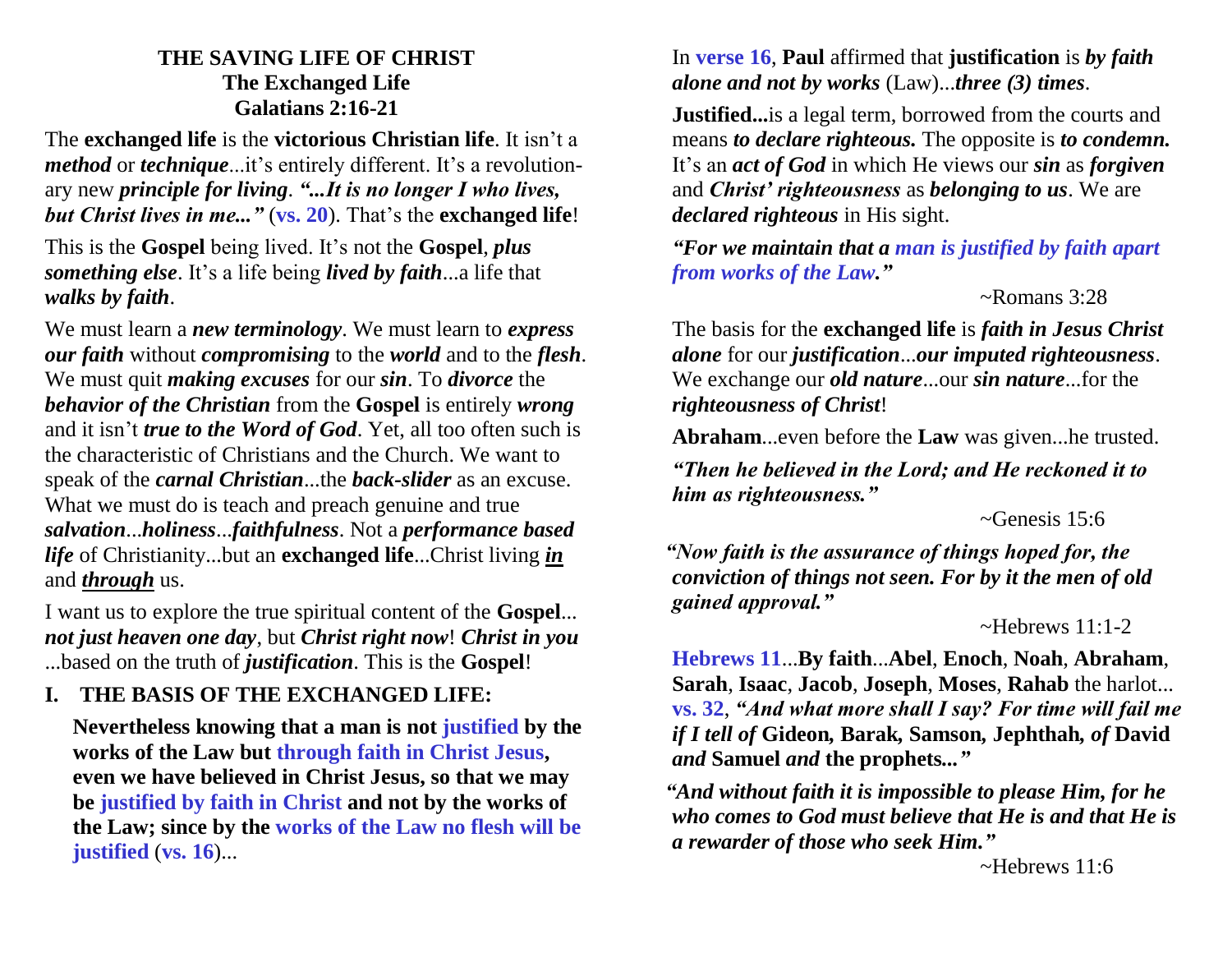## **II. THE BATTLE AGAINST THE EXCHANGED LIFE:**

**But if, while seeking to be justified in Christ, we ourselves have also been found sinners, is Christ then a minister of sin? May it never be! For if I rebuild what I have once destroyed, I prove myself to be a transgressor** (**vs. 17-18**)...

The battle is between the *sin nature* (the flesh) and the *new nature* (the Spirit). When we become a child of God, we receive a *new nature*...we receive the *indwelling* of the Holy Spirit.

*"For what I am doing, I do not understand; for I am not practicing what I would like to do, but I am doing the very thing I hate...For the good that I want, I do not do, but I practice the very evil that I do not want...Wretched man that I am! Who will set me free from the body of this death? Thanks be to God through Jesus Christ our Lord! So then, on the one hand I myself with my mind am serving the law of God, but on the other, with my flesh the law of sin."*

~Romans 7:15, 19, 24-25

The dispute in **verse 17-18,** then, is over the need to *keep the Law* as a means of *salvation* (what the Jews believed) ...or whether one is *justified by faith in Christ alone*. Faith in Christ for one's *justification* and *forgiveness* removes the need for keeping the *Law* as a *basis of performance* to be *forgiven* and *accepted* by God.

If a person can believe in Christ for *salvation* and then does *as he pleases*, he is negating the *grace* that God gives. **Paul** notes that this would *make Christ the promoter of sin*.

On the contrary, if a believer would *return* to the *Law* after trusting Christ alone for *salvation*, that *Law* would only demonstrate that he was a *sinner*...a **transgressor***.*

*"Therefore, my brethren, you also were made to die to the Law through the body of Christ, so that you might be joined to another, to Him who was raised from the dead, in order that we might bear fruit for God."*

~Romans 7:4

*"You will know them by their fruits..."*  $\sim$ Matthew 7:16

### **III. THE BEAUTY OF THE EXCHANGED LIFE:**

**For through the Law I died to the Law, so that I might live to God. I have been crucified with Christ; and it is no longer I who live, but Christ lives in me; and the life which I now live in the flesh I live by faith in the Son of God, who loved me and gave Himself up for me** (**vs. 19- 20**)...

In **verse 20**, it enlarges the meaning of **verse 19**. We **died to the Law** because we are **crucified with Christ***.* Basic to the understanding of this verse is the meaning of *union with Christ*...*in Christ*, *Christ in me*! Literally it means...*I have been and continue to be crucified with Christ.* This doctrine is based on the passage in **Romans 6:1-7**.

*"What shall we say then? Are we to continue in sin so that grace may increase? May it never be! How shall we who died to sin still live in it? Or do you not know that all of us who have been baptized into Christ Jesus have been baptized into His death? Therefore we have been buried with Him through baptism into death, so that as Christ was raised from the dead through the glory of the Father, so we too might walk in newness of life. For if we have become united with Him in the likeness of His*